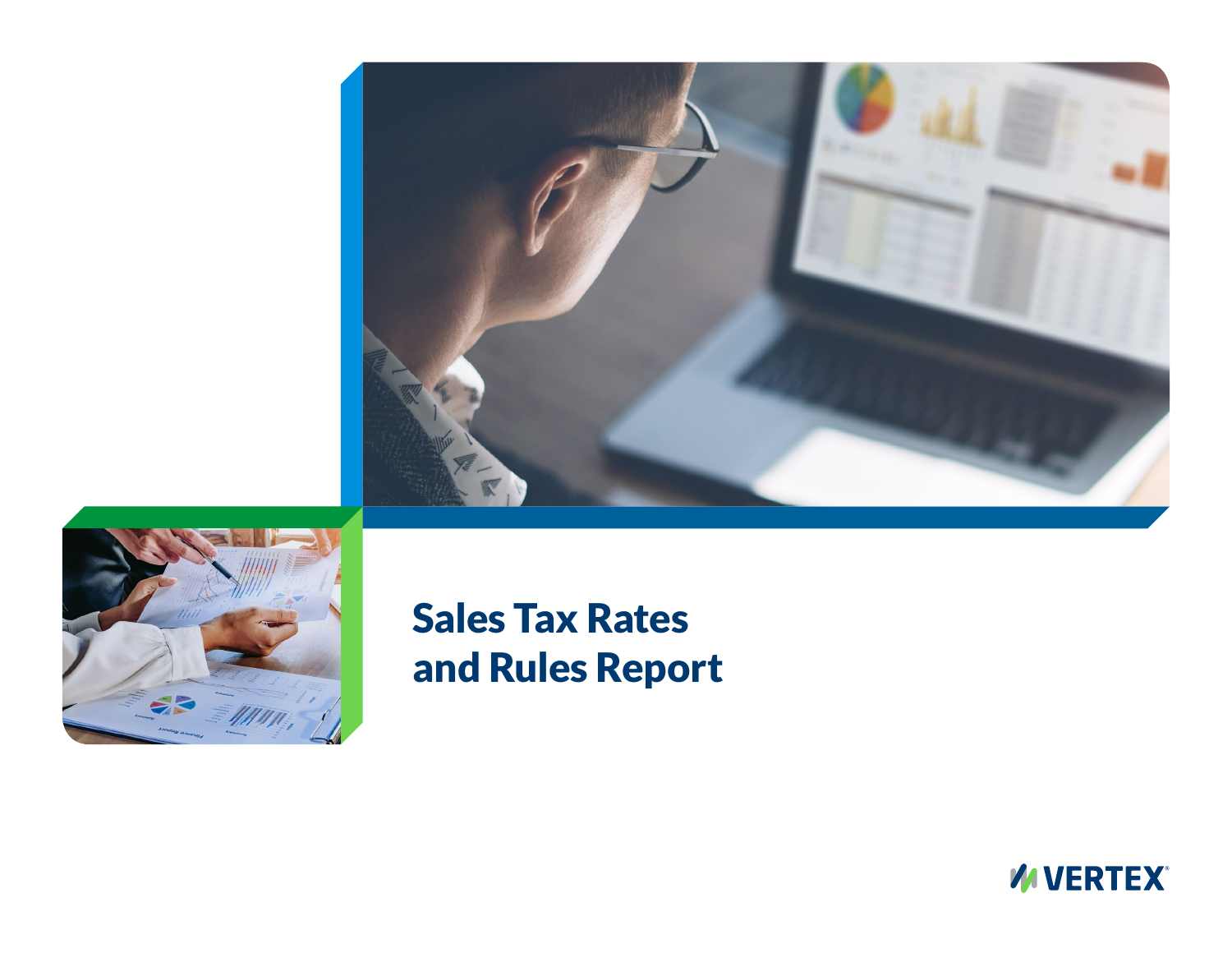### Sales Tax Rate Changes 2010 – 2019

| <b>Type of Change</b>       | 2010        | 2011         | 2012        | 2013           | 2014             | 2015           | 2016           | 2017           | 2018           | 2019           |
|-----------------------------|-------------|--------------|-------------|----------------|------------------|----------------|----------------|----------------|----------------|----------------|
| <b>State Rate Changes</b>   | 3           | 3            | $\mathbf 0$ | 8              | $\boldsymbol{0}$ | $\overline{2}$ | $\mathfrak{S}$ | $\overline{2}$ | $\overline{4}$ | $\mathbf 1$    |
| <b>County Rate Changes</b>  | 70          | 74           | 75          | 129            | 80               | 109            | 129            | 102            | 112            | 94             |
| <b>City Rate Changes</b>    | 197         | 196          | 192         | 227            | 198              | 224            | 195            | 254            | 243            | 199            |
| <b>District Tax Changes</b> | 30          | 35           | 28          | 49             | 34               | 39             | 31             | 54             | 49             | 37             |
| <b>New Taxing States</b>    | $\mathbf 0$ | $\mathbf{0}$ | $\mathbf 0$ | $\mathbf 0$    | $\pmb{0}$        | $\mathbf 0$    | $\mathbf 0$    | $\mathbf 0$    | $\mathbf 0$    | $\overline{0}$ |
| <b>New Taxing Counties</b>  | 9           | 5            | 3           | $\overline{7}$ | 14               | 18             | 5              | 21             | 6              | 15             |
| <b>New Taxing Cities</b>    | 51          | 57           | 59          | 57             | 55               | 80             | 52             | 54             | 71             | 62             |
| <b>New District Taxes</b>   | 215         | 116          | 109         | 139            | 125              | 146            | 145            | 237            | 137            | 152            |
| <b>TOTAL</b>                | 575         | 486          | 466         | 616            | 506              | 618            | 560            | 724            | 622            | 560            |

### Source: Vertex Inc. of King of Prussia, Pa. | vertexinc.com

*These counts include the United States and Puerto Rico.*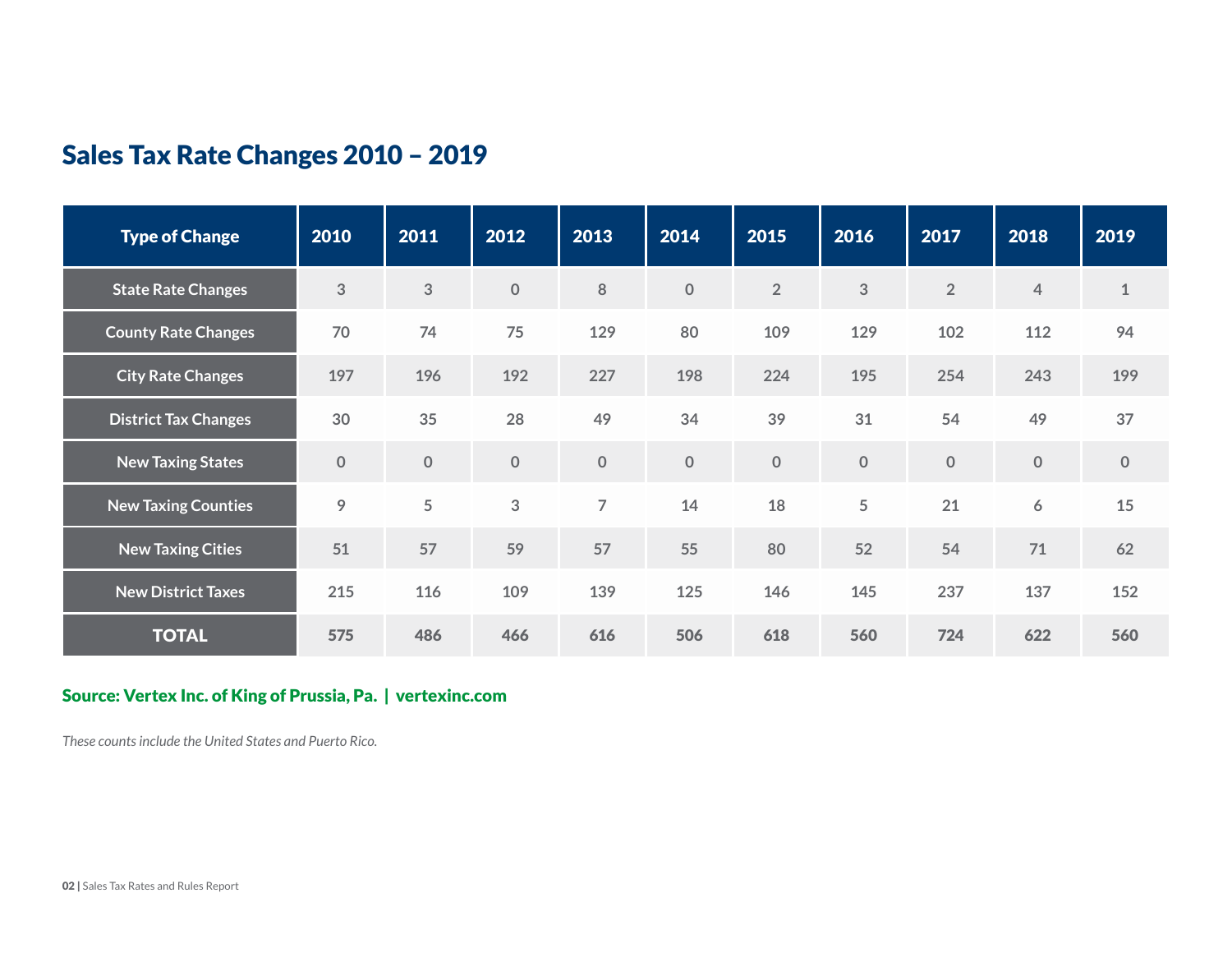### 2010 – 2019 Sales Tax Rate Changes *(Total number of increases, decreases and new rates)*

| <b>Years</b> | <b>State</b>     |                     | <b>County</b> |           |                  | <b>City</b>    |                  |                  | <b>District</b> |                  |                  | <b>Sub Totals</b> |                | <b>Total</b> |     |
|--------------|------------------|---------------------|---------------|-----------|------------------|----------------|------------------|------------------|-----------------|------------------|------------------|-------------------|----------------|--------------|-----|
|              | <b>Increases</b> | <b>Decreases</b>    | <b>New</b>    | Increases | <b>Decreases</b> | <b>New</b>     | <b>Increases</b> | <b>Decreases</b> | <b>New</b>      | <b>Increases</b> | <b>Decreases</b> | <b>New</b>        | <b>Changes</b> | <b>New</b>   |     |
| 2010         | 3                | $\boldsymbol{0}$    | $\mathbf 0$   | 50        | 20               | 9              | 178              | 19               | 51              | 20               | 10               | 215               | 300            | 275          | 575 |
| 2011         | $\mathbf{1}$     | $\overline{2}$      | $\mathbf 0$   | 48        | 26               | 5              | 165              | 31               | 57              | 20               | 15               | 116               | 308            | 178          | 486 |
| 2012         | $\mathbf 0$      | $\mathbf 0$         | $\mathbf 0$   | 48        | 27               | 3              | 147              | 45               | 59              | 17               | 11               | 109               | 295            | 171          | 466 |
| 2013         | 5                | 3                   | $\mathbf 0$   | 111       | 18               | $\overline{7}$ | 185              | 42               | 57              | 41               | $\, 8$           | 139               | 413            | 203          | 616 |
| 2014         | $\pmb{0}$        | $\mathsf{O}\xspace$ | $\pmb{0}$     | 63        | 17               | 14             | 164              | 34               | 55              | 20               | 14               | 125               | 312            | 194          | 506 |
| 2015         | $\overline{2}$   | $\overline{0}$      | $\mathbf 0$   | 90        | 19               | 18             | 190              | 34               | 80              | 23               | 16               | 146               | 374            | 244          | 618 |
| 2016         | $\overline{2}$   | $\mathbf{1}$        | $\pmb{0}$     | 111       | 18               | 5              | 167              | 28               | 52              | 21               | 10               | 145               | 358            | 202          | 560 |
| 2017         | $\mathbf 0$      | $\overline{2}$      | $\mathbf 0$   | 86        | 16               | 21             | 219              | 35               | 54              | 31               | 23               | 237               | 412            | 312          | 724 |
| 2018         | $\overline{2}$   | $\overline{2}$      | $\mathbf 0$   | 89        | 23               | 6              | 205              | 38               | 71              | 27               | 22               | 137               | 408            | 214          | 622 |
| 2019         | $\mathbf 1$      | $\mathsf{O}\xspace$ | $\mathbf 0$   | 79        | 15               | 15             | 161              | 38               | 62              | 15               | 22               | 152               | 331            | 229          | 560 |

#### Source: Vertex Inc. of King of Prussia, Pa. | vertexinc.com

*These counts include the United States and Puerto Rico.*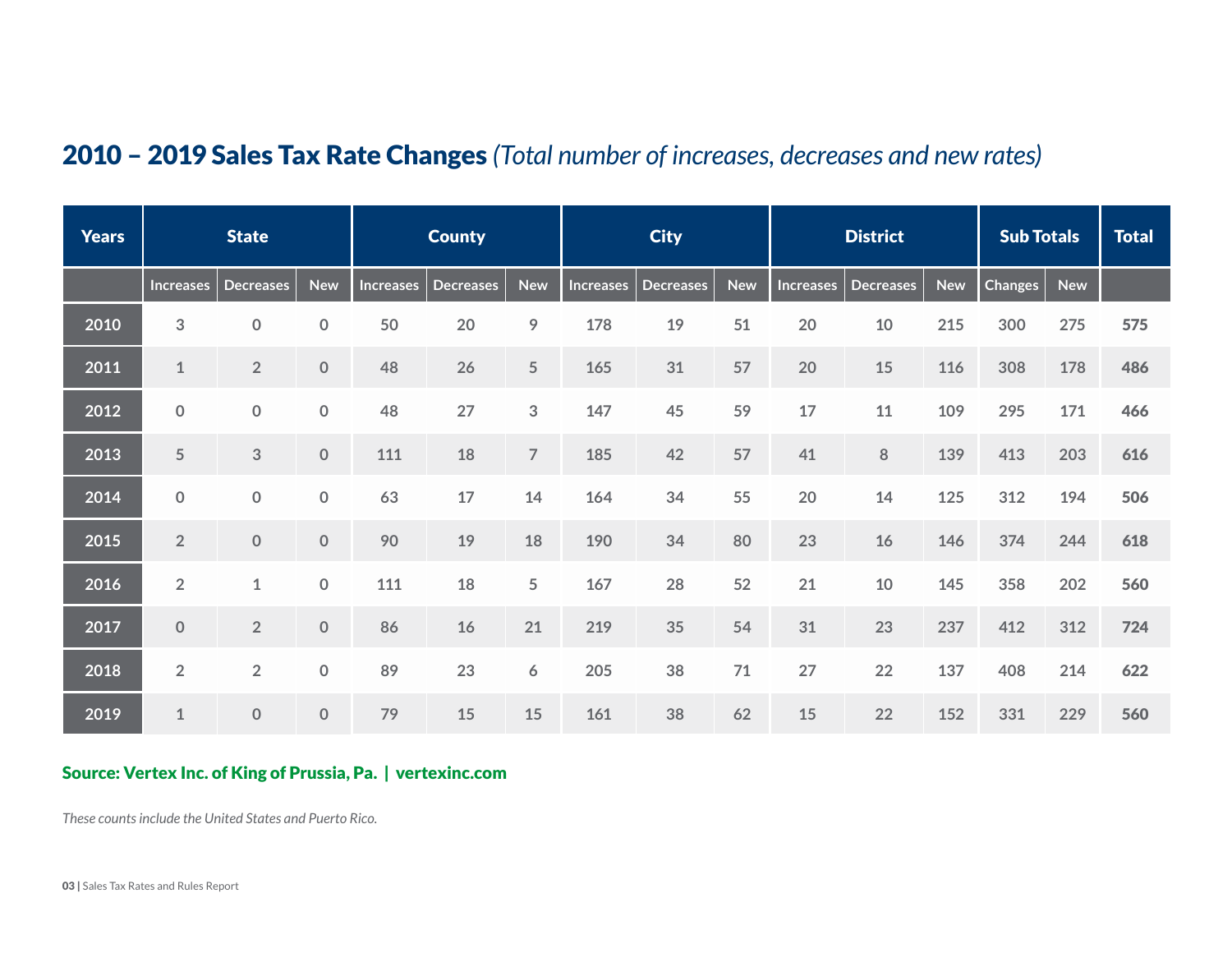## Summary of Average U.S. Sales Tax Rates 2010 – 2019

| <b>Year</b> | <b>State Avg. Rate</b> | <b>County Avg. Rate</b> | <b>City Avg. Rate</b> | <b>District Avg. Rate</b> | <b>Combined Avg. Rate</b> |
|-------------|------------------------|-------------------------|-----------------------|---------------------------|---------------------------|
| 2010        | 5.5224                 | 1.5451                  | 1.6605                | 0.9265                    | 9.6545                    |
| 2011        | 5.4880                 | 1.5299                  | 1.6704                | 0.9267                    | 9.6150                    |
| 2012        | 5.4880                 | 1.5365                  | 1.6750                | 0.9264                    | 9.6259                    |
| 2013        | 5.4964                 | 1.5660                  | 1.6894                | 0.9504                    | 9.7022                    |
| 2014        | 5.4964                 | 1.5802                  | 1.7005                | 0.9481                    | 9.7252                    |
| 2015        | 5.5974                 | 1.6042                  | 1.7089                | 0.9600                    | 9.8705                    |
| 2016        | 5.6234                 | 1.6579                  | 1.7179                | 0.9652                    | 9.9644                    |
| 2017        | 5.6156                 | 1.6833                  | 1.7319                | 0.9706                    | 10.0014                   |
| 2018        | 5.6250                 | 1.7184                  | 1.7450                | 0.9779                    | 10.0663                   |
| 2019        | 5.6281                 | 1.7438                  | 1.7463                | 0.9807                    | 10.0989                   |

#### Source: Vertex Inc. of King of Prussia, Pa. | vertexinc.com

*Note: Averages are based on jurisdictions that impose a sales tax. These averages include the United States and Puerto Rico.*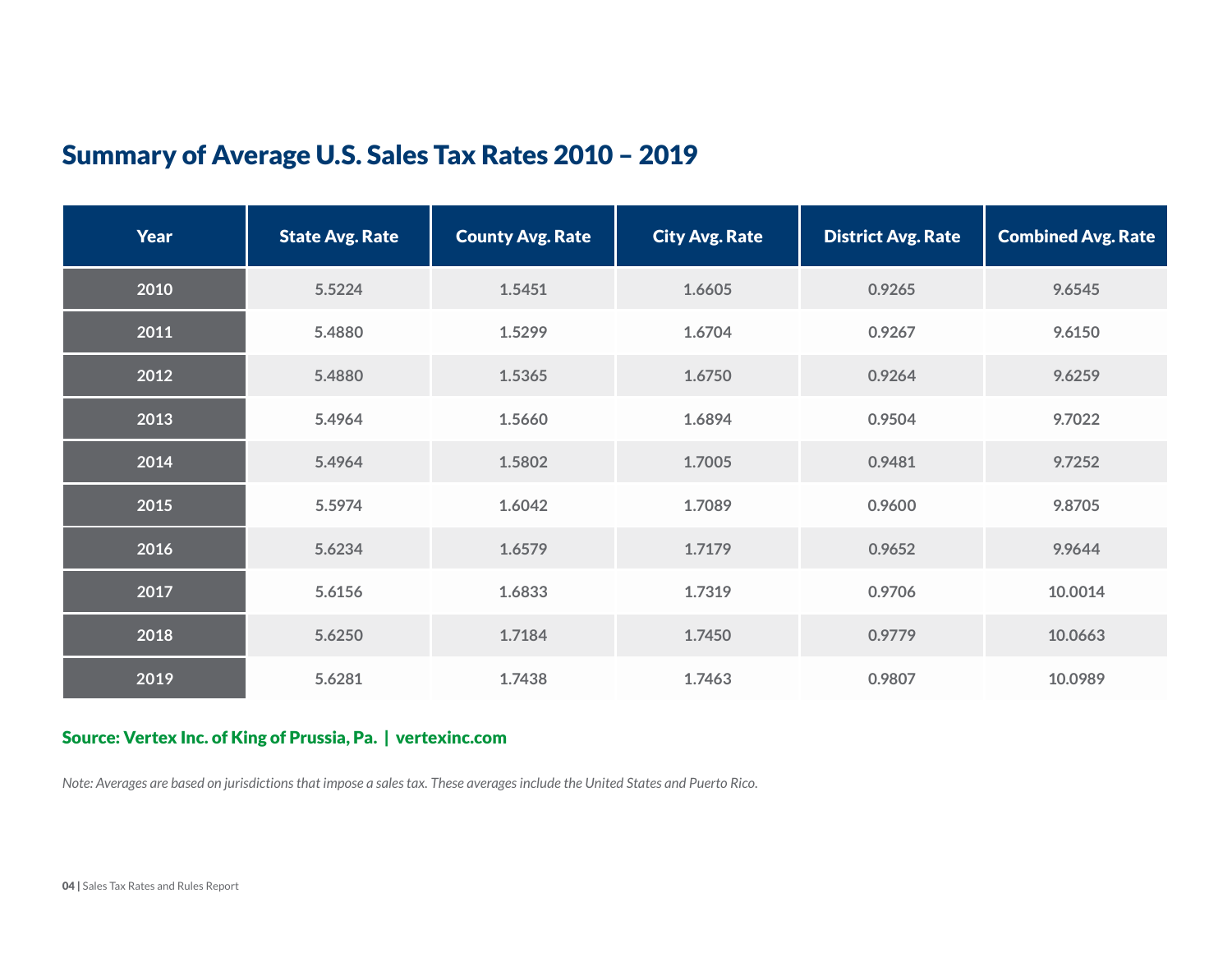### Additional Information

- + There has been 1 state sales tax change in 2019.
	- + Effective April 1, 2019, Utah increased their rate from 4.700% to 4.850%.
- + Puerto Rico currently has the highest state sales tax rate at 10.500%. Indiana, Mississippi, Rhode Island and Tennessee have the second highest state sales tax rates at 7.000%.
- + Kodiak, Alaska, Wrangell, Alaska and Winter Park, Colorado have the highest city sales tax rate at 7.000%. Hoonah, Alaska, Klawock, Alaska and Selawik, Alaska have the second highest rate of 6.500%.
- + All areas located within the Coconino County region of the Navajo Indian Reservation, AZ have the highest combined sales tax rate of 12.900%. This includes Tuba City (including the surrounding areas that are in the To'Nanees'Dizi Local Government).
- + Since 2010, there have been 2222 new sales and use taxes, an average 202 per year.
- + Since 2010, there have been 3511 sales and use tax changes, an average of 319 per year.
- + The combined number of new and changed sales and use tax rates since 2010 is 5733, an average of 521 per year.